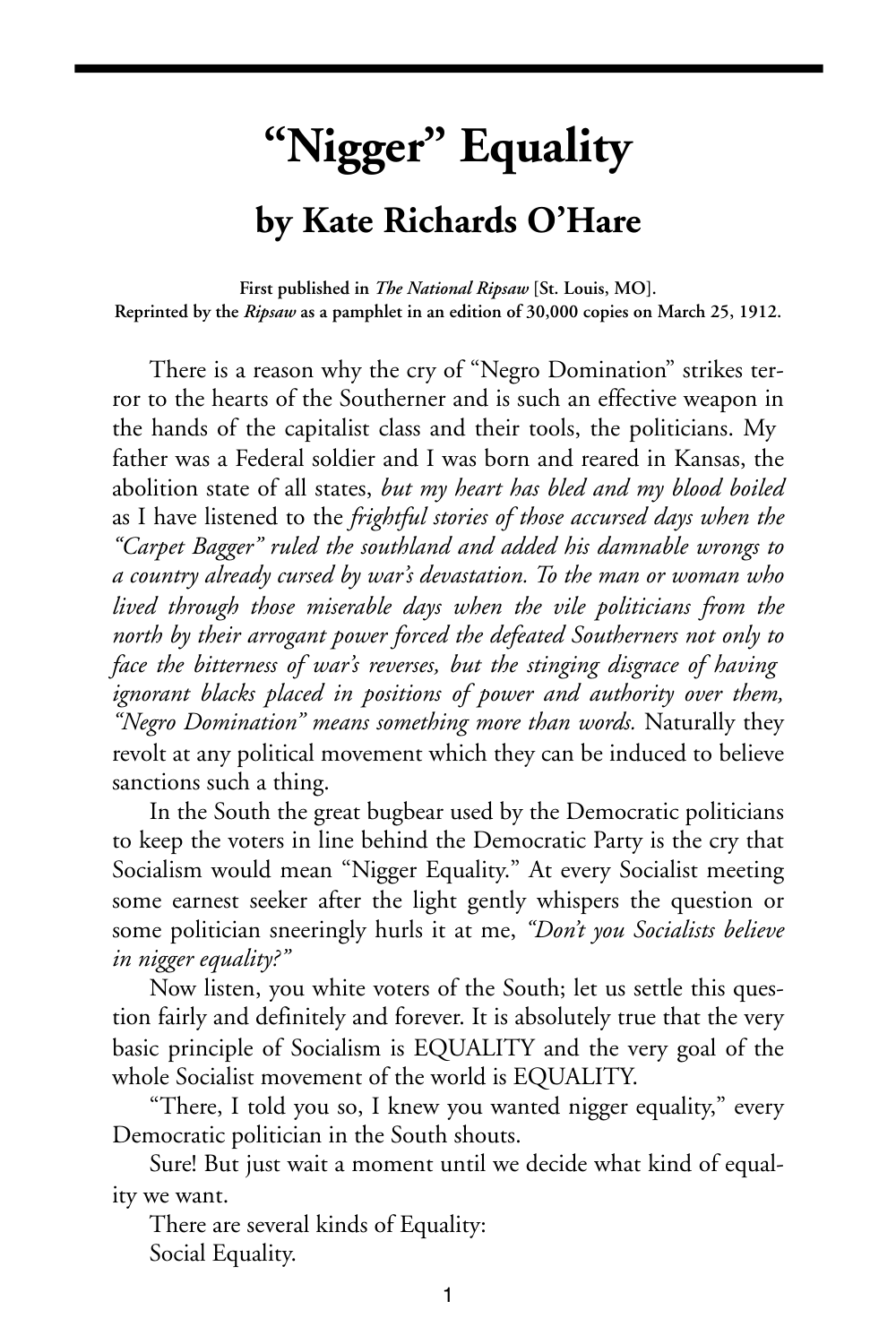Physical Equality. Mental Equality. Equality of opportunity, or economic equality. "Do we want Social Equality?"

Certainly not; there will never be such a thing. Men and women always form social groups according to their various tastes and differences in social tastes and preferences will always remain and Social Equality is impossible and would be undesirable.

"Do we want Physical Equality?"

No. Socialists would like to see a condition that would enable every human being to be the best physical specimen possible, but there will always be tall men and short men, fat men and lean men, plain women and beautiful women, and such a thing as physical equality can never exist.

"Do we want Mental Equality?"

No. We want every man and woman to have the opportunity to develop their mentality to the highest point compatible with their personal wishes in the matter, but inequalities will always remain. Law can never make a bright man dull or a dull man brainy.

"Well, what kind of Equality do you Socialists want?" you ask.

"Why, just one kind, EQUALITY OF OPPORTUNITY."

SOCIALISTS WANT TO PUT THE NEGRO WHERE HE CAN'T COMPETE WITH THE WHITE MAN.

The whole aim of Socialism is that every human being, white, black, red, or yellow, shall have equal opportunity to have access to the natural resources which nature has supplied and to the machinery which man has created and then to have the full social product of his labor.

"And do you want the 'nigger' to have equal opportunity to use natural resources, and machinery of production and to let him have all the wealth he creates by his labor?" you ask.

Certainly — not because we love the "nigger," but because we know that every chain of economic servitude that is shackled on the ankle of the "nigger" is riveted on the wrists of the white workers. Just as long as a "nigger" can be robbed of the product of his labor by the capitalist class by being shut out from access to the means of life, just that long he can be made the club and chain that will drag and beat the white workers down into the mire of poverty. As long as the "nigger" can be forced to be a wage slave, so can the white man; as long as the "nigger" is a tenant farmer, so long will the white man be; as long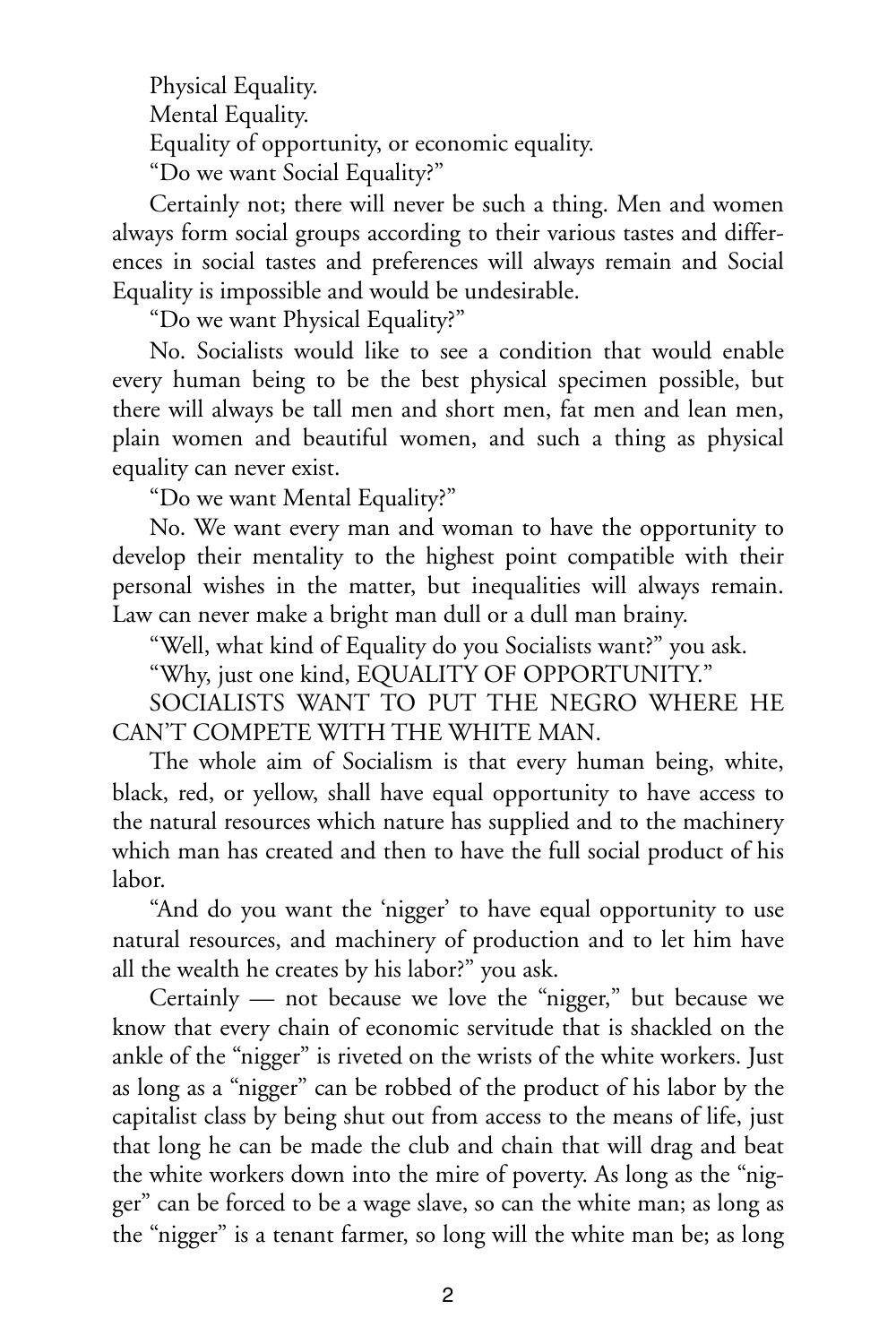as an idle capitalist can live off a "nigger's" labor, so can he live off a white man's labor.

No, we Socialists don't love the "nigger" any better than he loves us; we don't admire the shape of his nose or the color of his skin any more than he likes our insolence and intolerant attitude, but we have sense enough to know that capitalism chains us to the negro with iron chains of economic servitude and we would rather have the negro free from the chains. Because if the black man is chained it spells slavery for the white man and woman and girl — we must share it.

Wake up, you Southern voters. You have let the scarecrow of "Nigger Equality" keep you ignorant of the Socialist movement and what it means to you without understanding that you endure the very thing you dread. You have Jim Crow laws that keep the negroes out of your railroad coaches, but where is the Jim Crow law for the factory, workshop, mine, or cotton-field? A negro can't ride in a white streetcar in Memphis, but I saw a hundred men digging in a sewer ditch. Half of them were blacks and half white Democrats; there was no Jim Crow law there; it was a "nigger" and a white man, a "nigger" and a white man, as nicely placed as the stripes in a calico apron. When the water boy came along with the water pail and one dipper a "nigger" took a drink and then a white man, another "nigger" and another white man, and not a politician shouted "nigger equality." In the laundries of that aristocratic Southern city the daughters of white Democrats work side by side with big, black negro men; in the cotton mills, the white children compete with negro children. In the cotton fields the white daughters of white voters drag the cotton sacks down the cotton row next to "nigger bucks" and the *Democratic politician of the chivalrous South where womanhood is placed on a pedestal and worshipped, where it would degrade women to have a vote, raise no voice in protest.*

No, we Socialists don't want that kind of "Nigger Equality" in the North or South. God knows we have had enough of it. Negro and white alike have the equality of white slavery, tenant servitude, capitalist exploitation, illiteracy, and bitter poverty. Socialism would replace that "equality" with equality of opportunity for black and white to have access to the means of life and the opportunity to develop the best there is in both races instead of the worst.

"Nigger Equality!" Good Heavens; If the tenant farmers of the South had equality with the niggers they would be lots better off than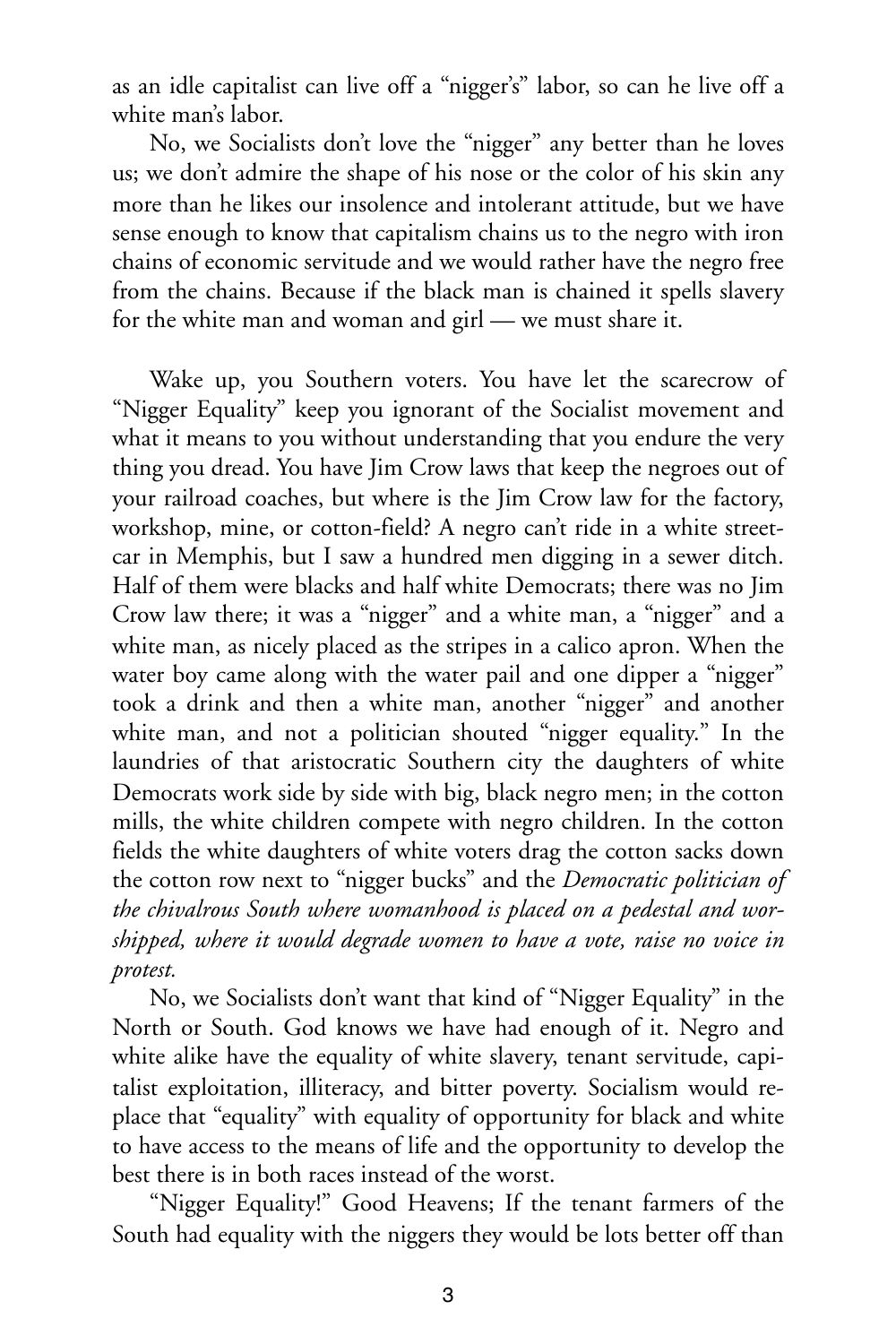they are. *All over the South wherever I have traveled I find the good land, down in the bottoms where cotton grows shoulder high and the soil is rich and fertile, is rented to the blacks.* Every landlord in the South rents every acre of land he can to negroes and *the poor land up in the hills, the worn out land, the land that produces least, he allows the Great American Sovereign Voting King, the white Democrat of the South, to till;* and then those same white Democrats shy at Socialism like a frisky colt because Socialism would mean "Nigger equality." Well, nigger equality would be better than the Democratic "equality" which you have now, with the nigger getting the best of it all around, which best, God knows is bad enough.

The "Negro Equality" which Capitalism forces on us today is not peculiar to the South alone; we have it in the north as well. In Kansas City black men have replaced white men in the packinghouses wherever possible, and the white daughters of both Republican and Democratic voters are forced to associate with them in terms of shocking intimacy. In the coal mines of the whole United States black men have been used to replace white miners until there is not a shred of race distinction left.

Remember there is a vast distinction between the economic equality of opportunity for the black man along with his white neighbor to have access to the means of production and the product of his labor and the revolting equality of degradation which capitalism forces on us. We Socialists simply want the negro to have his opportunity to have access to the means of life, so he can quit competing with the white man, not because we love or hate him, but in order that he may not be used to keep down our wages. I neither love nor hate a negro. I am no more anxious to associate with him than he is to associate with me. I don't want to associate on terms of social equality with him and I know he is just as willing to dispense with my society as I am with his, but capitalism forces us into a social, economic, and physical relation which is just as revolting to the negro as it is to me, and as both the negro and I want to escape, the only way we can do so is by Socialism giving us both an equal opportunity to have access to the means of life and the product of our labor; then we can dump the capitalists off our back and work out our own problems, freed from the curse of race antagonism.

But you ask what is the solution of the race question?

There can be but one. Segregation. If you ask me what I am going to work and speak and write and vote for on the race question, when